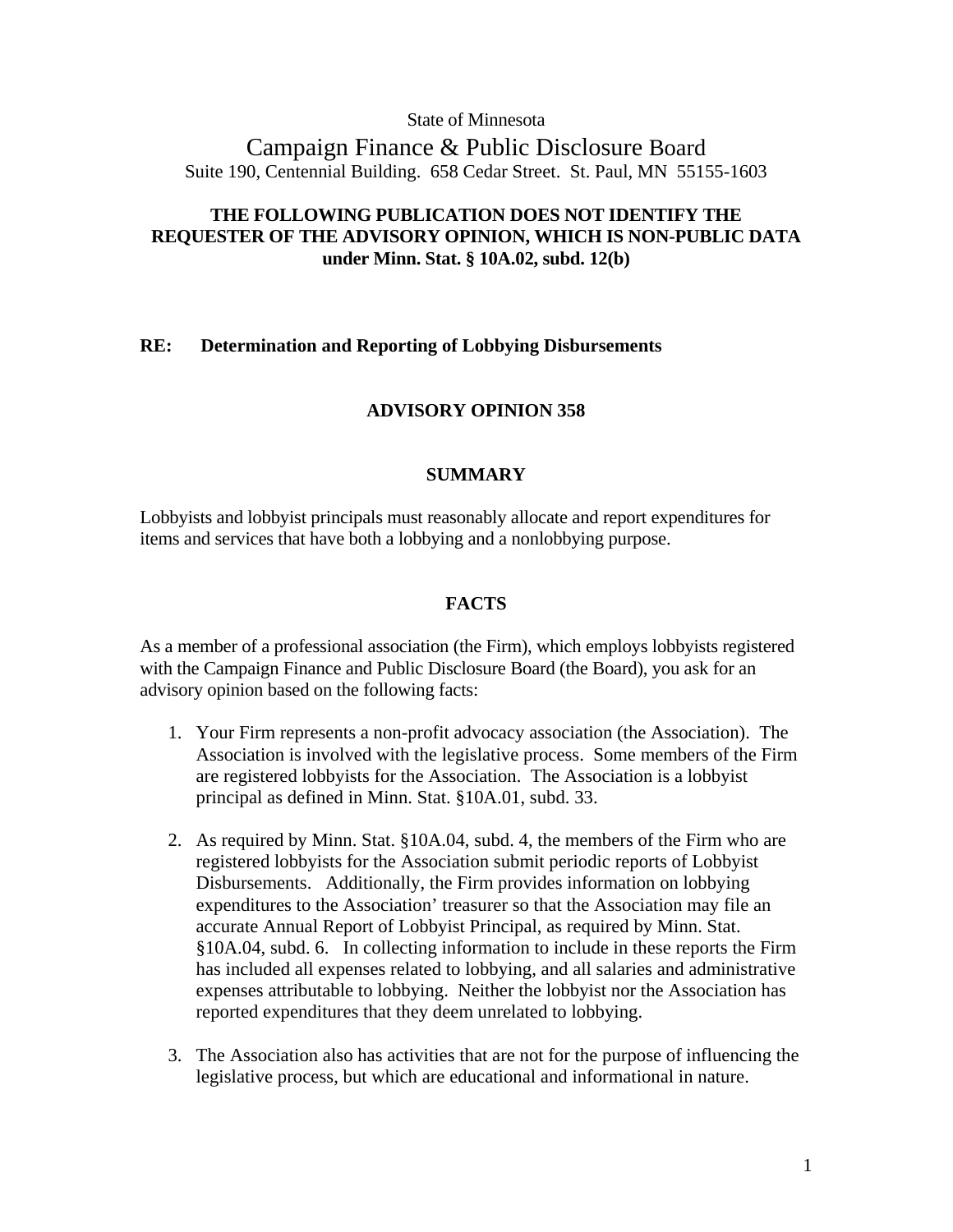- 4. As part of the "Agreement for Legislative Services" that the Firm has with the Association the Firm provides services that include "administrative, research, analysis, bill and amendment drafting, monitoring, and advocacy."
- 5. The Firm maintains a web site for the Association. The web site is updated with information for the use of the Association's members, and the general public. You do not consider the cost of the web site a lobbying disbursement because the purpose of the web site is to provide information, and not to influence legislative action.
- 6. The Firm also maintains a property tax computer model for the Association. The computer model is used for both educational and lobbying activities. Maintenance provided by the Firm includes writing computer code and updating the information base used by the computer model. The Firm and the Association have not reported the maintenance costs associated with the computer model as a lobbying disbursement. The direct cost of using the computer model to simulate a proposed legislative action and the cost of using the results generated by the model in attempting to influence legislative action has been reported as a lobbying disbursement by the lobbyists and the Association.
- 7. You believe that there are similarities between the web site services and computer model maintenance provided by the Firm and the facts of the findings issued by the Board in response to a complaint filed against Himle Horner and the Northstar Corridor Development Authority.

# **ISSUE ONE**

Should the Association and the designated lobbyist report the cost of administering a web site used only for informational purposes unrelated to influencing the actions of public or local officials as a lobbying disbursement?

# **OPINION**

No. Advisory opinions are based on the facts presented in the request; the Board has no reason to question the requestors statement that the web site is for informational purposes only and is not intended to support the lobbying efforts of the Association. The lobbying services that the Firm provides to the Association do not affect the nature of other services unrelated to lobbying provided to the Association.

A web site has the potential to be a lobbying expenditure if a purpose of the content on the site is to motivate people to contact public officials or local officials in order to influence an official action. Because the content of a web site is transitory in nature the Association and the Firm will need to monitor all postings to insure that the site remains outside of the scope of lobbying activity.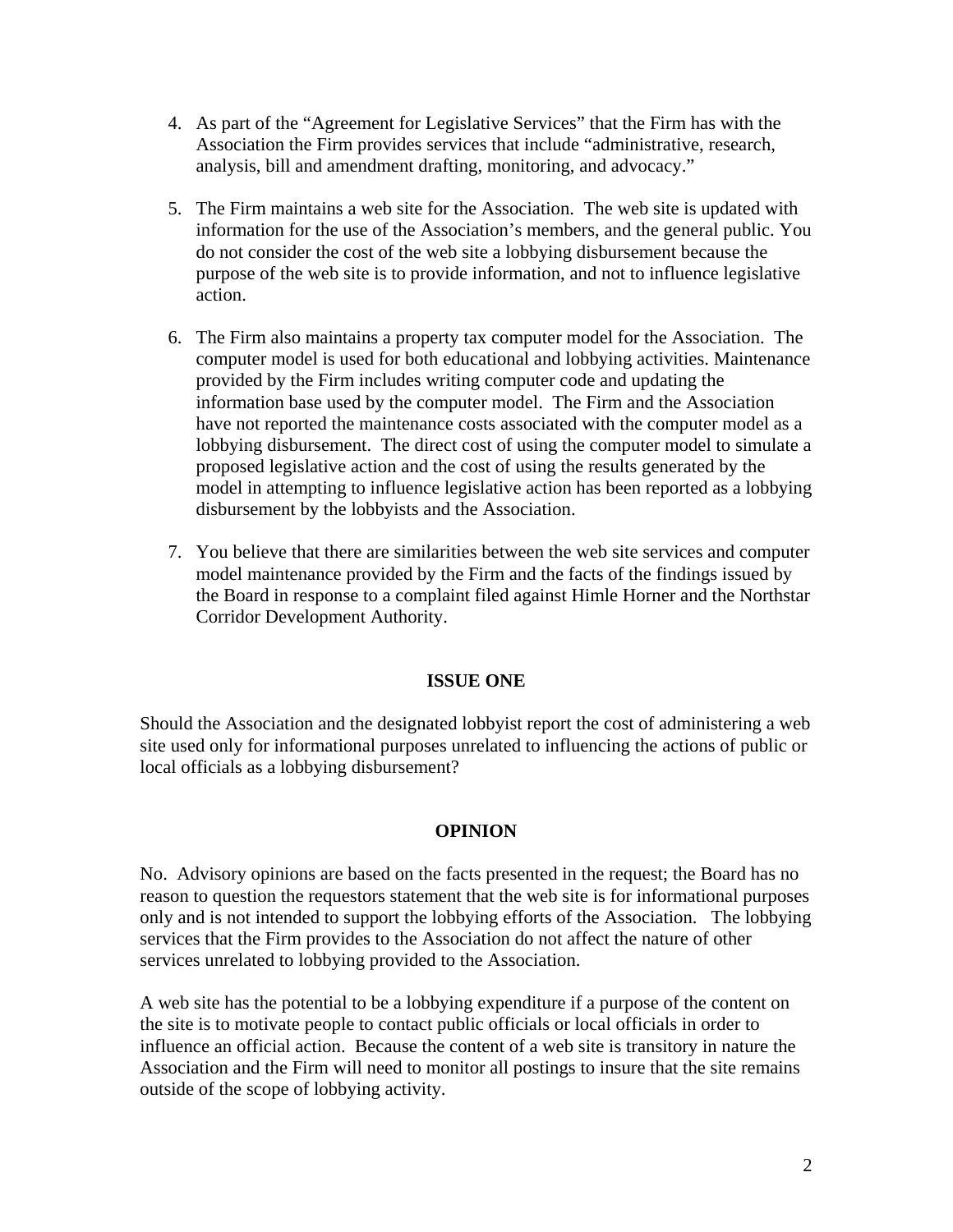## **BOARD NOTE**

The analogy that the requestor believes exists between the facts of this advisory opinion and the facts of the findings issued in response to a complaint filed against Himle Horner and the Northstar Corridor Development Authority does not exist. There was agreement by all parties to that complaint that the web site in question was, in part, a lobbying effort. The cost of the web site related to lobbying was properly reported as a lobbying disbursement. The issue in the findings was whether a vendor who provides web site administrative services is required to register as a lobbyist. The Board's position is that a vendor may provide a service that is a lobbying disbursement without meeting the definition of lobbyist found in Minn. Stat. §10A.01, subd. 21.

#### **ISSUE TWO**

Should the Association and the designated lobbyist report the cost of maintaining the computer model as a lobbying disbursement?

#### **OPINION**

Yes. The cost of maintenance reported as a lobbying disbursement should be in proportion to the use of the computer model for lobbying purposes. As described in the facts of this opinion, the computer model is, in part, a lobbying tool. As provided in Minnesota Rules 4511.0600, subp. 4, "A disbursement that is partially in support of lobbying and partially for a nonlobbying purpose must be allocated on a reasonable basis between the two purposes and the portion which is for lobbing activities must be reported." The computer model cannot generate information for a lobbying effort if it is not accurate and current; the cost of this maintenance is partially a lobbying disbursement. Because the computer model is also used for purposes other than lobbying the Association and the Firm will need to develop a method to track the percentage of time the computer model is used for various purposes. The percentage of time the computer model is used to support lobbying efforts is the percentage that may be reasonably used to allocate a share of the maintenance costs as a lobbying disbursement.

The Association must include the yearly cost of maintaining the computer model proportionate to its use as a lobbying tool with other lobbying disbursements disclosed on its Annual Report of Lobbyist Principal. The designated lobbyist for the Association must include the proportionate maintenance costs in their periodic Lobbyist Disbursement Reports.

## **ISSUE THREE**

May the Association and designated lobbyist amend their 2003 reports to include the maintenance costs of the computer model allocated to lobbying?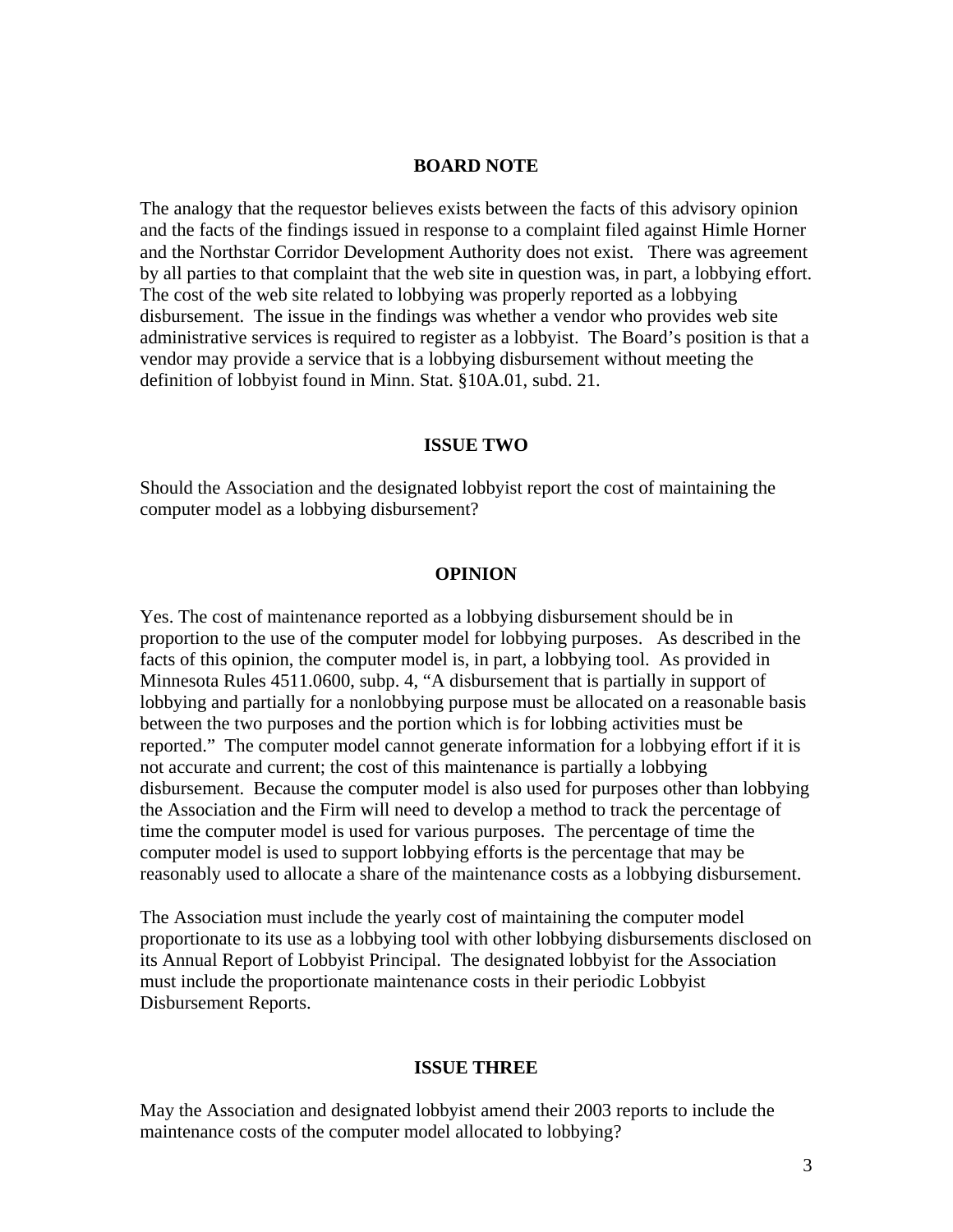#### **OPINION**

Yes. Corrections to reports previously filed with the Board must be made in writing within ten days of the date of the event prompting the change, or ten days of the person responsible for the report becoming aware of an inaccuracy (Minn. Stat. §10A.025, subd. 4). In this case the Association will need to amend the appropriate Annual Report(s) and the lobbyist designated to report the costs of the Association on their periodic Lobbyist Disbursement Report will need to amend the appropriate reports to reflect the maintenance costs for each reporting period.

#### **ISSUE FOUR**

Will the Association and the designated Lobbyist meet the applicable reporting requirements of Chapter 10A by reporting the total amount the Firm is paid by the Association (including payment for services unrelated to lobbying) as a lobbying disbursement?

### **OPINION**

No. As provided in the facts of this opinion the cost of the web site and some portion of the cost of maintaining the computer model are not related to lobbying activities. The purpose of the lobbyist reporting required in Chapter 10A is to provide the public with accurate information on the resources being expended to affect legislative, administrative, and metropolitan governmental unit actions. Deliberately over reporting the cost of lobbying efforts obscures from the public the true cost of lobbying both for the specific Association and for the Association in relation to other lobbying efforts in Minnesota.

The Board understands that some lobbying expenditures must be allocated between multiple entities, multiple purposes, and in some cases may only be approximated. In recognition of this the Board adopted Minnesota Rules 45 1 1.0600, which provides guidance on reporting lobbying expenditures and authorizes lobbyists and lobbyist principals to make allocations and approximations in filing lobbying reports under Chapter 10A. While this rule recognizes that reported lobbying disbursements may not be exact it does not excuse lobbyist and lobbyist principals from making reasonable efforts to track and calculate lobbying expenditures, even when such efforts are not administratively expedient.

Issued June 15,2004

Fluesel. Chair

Campaign Finance and Public Disclosure Board

4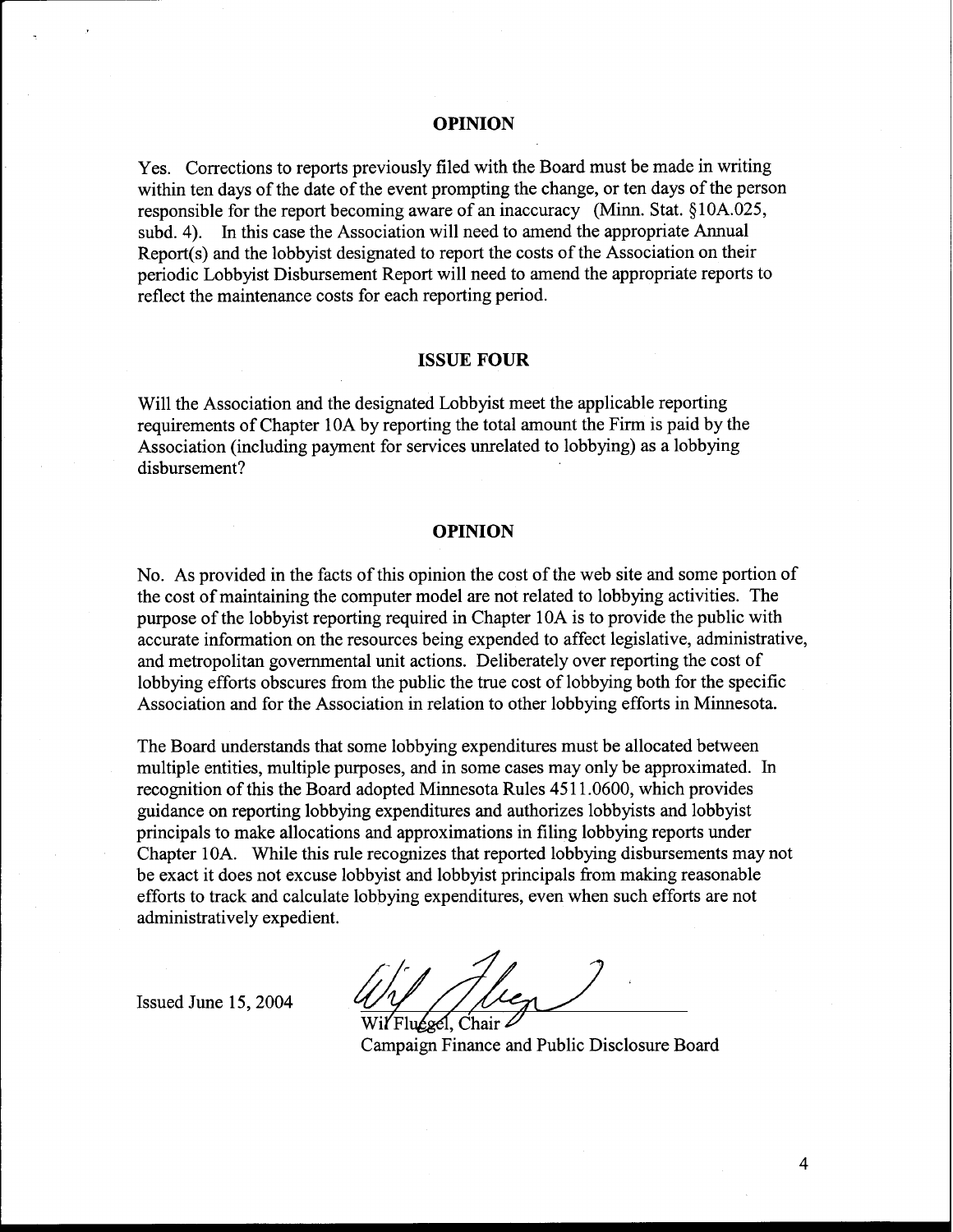## **Cited Statutes and Administrative Rules**

### **10A.01 Definitions.**

Subd. 21**. Lobbyist**. (a) "Lobbyist" means an individual:

 (1) engaged for pay or other consideration of more than \$3,000 from all sources in any year for the purpose of attempting to influence legislative or administrative action, or the official action of a metropolitan governmental unit, by communicating or urging others to communicate with public or local officials; or

 (2) who spends more than \$250, not including the individual's own traveling expenses and membership dues, in any year for the purpose of attempting to influence legislative or administrative action, or the official action of a metropolitan governmental unit, by communicating or urging others to communicate with public or local officials.

(b) "Lobbyist" does not include:

(1) a public official;

 (2) an employee of the state, including an employee of any of the public higher education systems;

(3) an elected local official;

 (4) a nonelected local official or an employee of a political subdivision acting in an official capacity, unless the nonelected official or employee of a political subdivision spends more than 50 hours in any month attempting to influence legislative or administrative action, or the official action of a metropolitan governmental unit other than the political subdivision employing the official or employee, by communicating or urging others to communicate with public or local officials, including time spent monitoring legislative or administrative action, or the official action of a metropolitan governmental unit, and related research, analysis, and compilation and dissemination of information relating to legislative or administrative policy in this state, or to the policies of metropolitan governmental units;

 (5) a party or the party's representative appearing in a proceeding before a state board, commission, or agency of the executive branch unless the board, commission, or agency is taking administrative action;

 (6) an individual while engaged in selling goods or services to be paid for by public funds;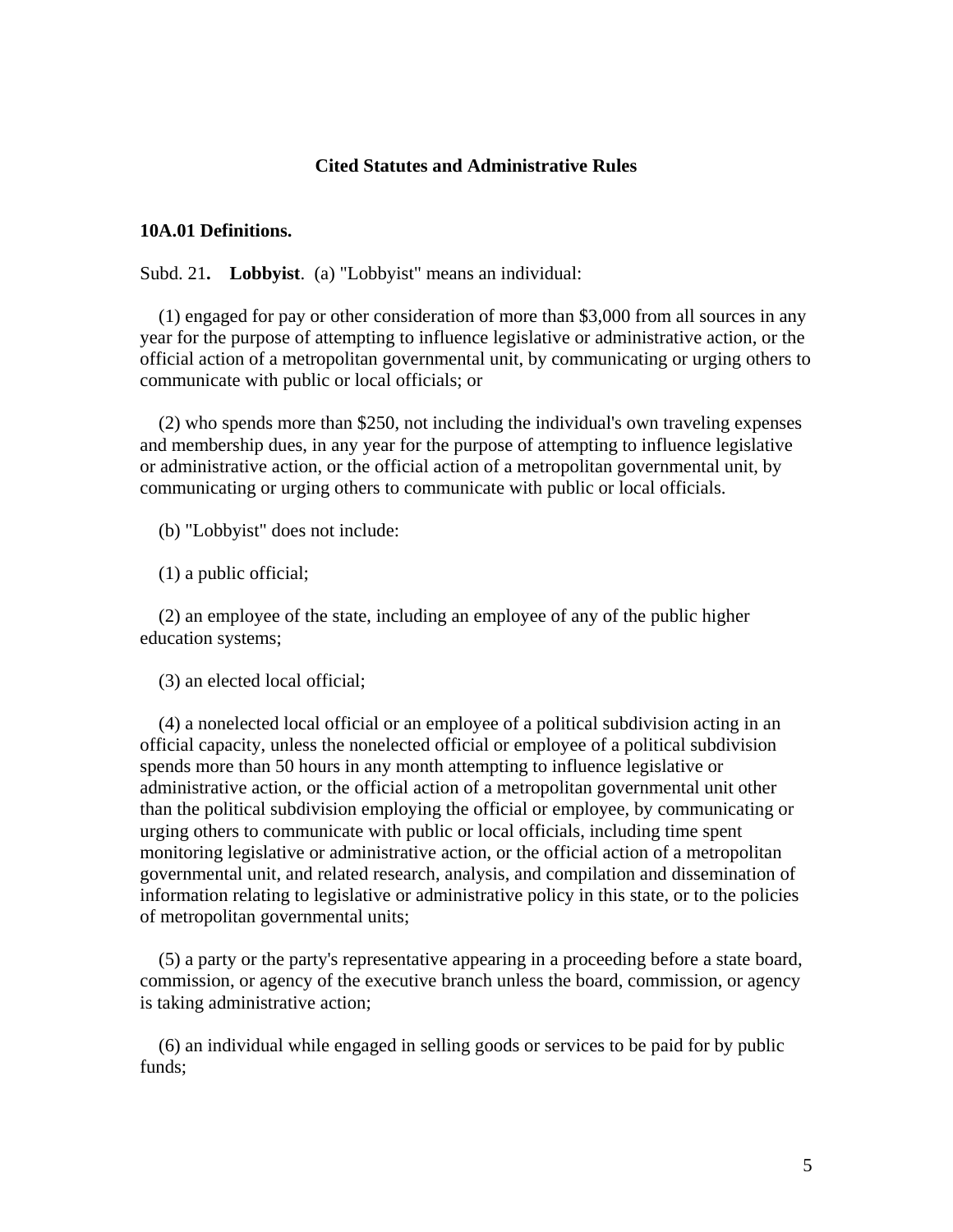(7) a news medium or its employees or agents while engaged in the publishing or broadcasting of news items, editorial comments, or paid advertisements which directly or indirectly urge official action;

 (8) a paid expert witness whose testimony is requested by the body before which the witness is appearing, but only to the extent of preparing or delivering testimony; or

 (9) a party or the party's representative appearing to present a claim to the legislature and communicating to legislators only by the filing of a claim form and supporting documents and by appearing at public hearings on the claim.

Subd. 33**. Principal**. "Principal" means an individual or association that:

 (1) spends more than \$500 in the aggregate in any calendar year to engage a lobbyist, compensate a lobbyist, or authorize the expenditure of money by a lobbyist; or

 (2) is not included in clause (1) and spends a total of at least \$50,000 in any calendar year on efforts to influence legislative action, administrative action, or the official action of metropolitan governmental units, as described in section 10A.04, subdivision 6.

### **10A.025 Filing requirements**.

Subd. 4. **Changes and corrections**. Material changes in information previously submitted and corrections to a report or statement must be reported in writing to the board within ten days following the date of the event prompting the change or the date upon which the person filing became aware of the inaccuracy. The change or correction must identify the form and the paragraph containing the information to be changed or corrected.

 A person who willfully fails to report a material change or correction is guilty of a gross misdemeanor and is subject to a civil penalty imposed by the board of up to \$3,000.

 The board must send a notice by certified mail to any individual who fails to file a report required by this subdivision. If the individual fails to file the required report within ten business days after the notice was sent, the board may impose a late filing fee of \$5 per day up to \$100 starting on the 11th day after the notice was sent. The board must send an additional notice by certified mail to an individual who fails to file a report within 14 days after the first notice was sent by the board that the individual may be subject to a civil penalty for failure to file a report. An individual who fails to file a report required by this subdivision within seven days after the second notice was sent by the board is subject to a civil penalty imposed by the board of up to \$1,000.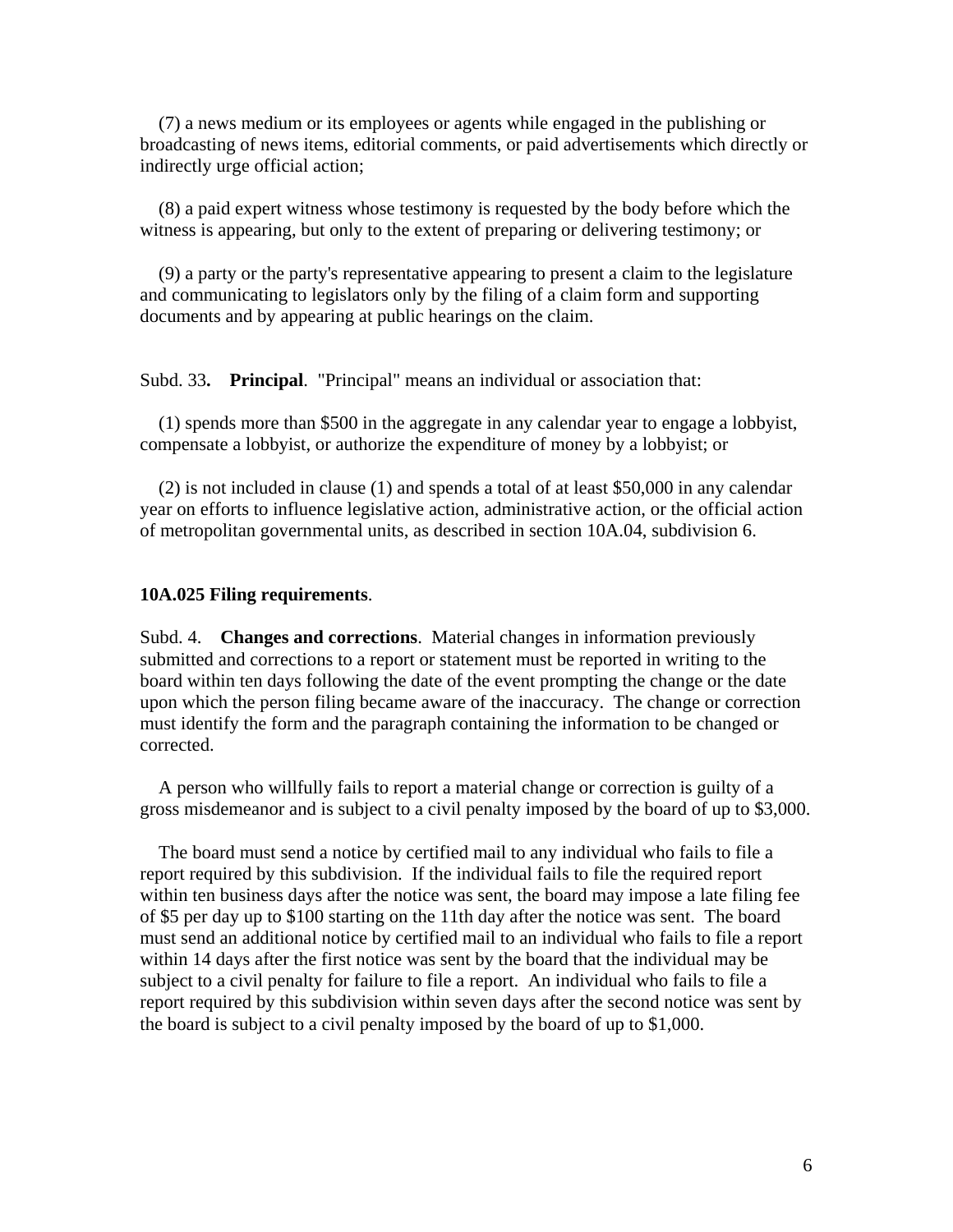#### **10A.04 Lobbyist reports.**

 Subd. 4. **Content**. (a) A report under this section must include information the board requires from the registration form and the information required by this subdivision for the reporting period.

 (b) A lobbyist must report the lobbyist's total disbursements on lobbying, separately listing lobbying to influence legislative action, lobbying to influence administrative action, and lobbying to influence the official actions of a metropolitan governmental unit, and a breakdown of disbursements for each of those kinds of lobbying into categories specified by the board, including but not limited to the cost of publication and distribution of each publication used in lobbying; other printing; media, including the cost of production; postage; travel; fees, including allowances; entertainment; telephone and telegraph; and other expenses.

 (c) A lobbyist must report the amount and nature of each gift, item, or benefit, excluding contributions to a candidate, equal in value to \$5 or more, given or paid to any official, as defined in section 10A.071, subdivision 1, by the lobbyist or an employer or employee of the lobbyist. The list must include the name and address of each official to whom the gift, item, or benefit was given or paid and the date it was given or paid.

 (d) A lobbyist must report each original source of money in excess of \$500 in any year used for the purpose of lobbying to influence legislative action, administrative action, or the official action of a metropolitan governmental unit. The list must include the name, address, and employer, or, if self-employed, the occupation and principal place of business, of each payer of money in excess of \$500.

 (e) On the report due June 15, the lobbyist must provide a general description of the subjects lobbied in the previous 12 months.

Subd. 6. **Principal reports**. (a) A principal must report to the board as required in this subdivision by March 15 for the preceding calendar year. Along with the report, the principal must pay a fee of \$50, except as otherwise provided in this subdivision. The fee must be no more than necessary to cover the cost of administering sections 10A.03 to 10A.06. The amount of the fee is subject to change each biennium in accordance with the budget request made by the board.

 (b) The principal must report the total amount, rounded to the nearest \$20,000, spent by the principal during the preceding calendar year to influence legislative action, administrative action, and the official action of metropolitan governmental units.

(c) The principal must report under this subdivision a total amount that includes:

(1) all direct payments by the principal to lobbyists in this state;

 (2) all expenditures for advertising, mailing, research, analysis, compilation and dissemination of information, and public relations campaigns related to legislative action,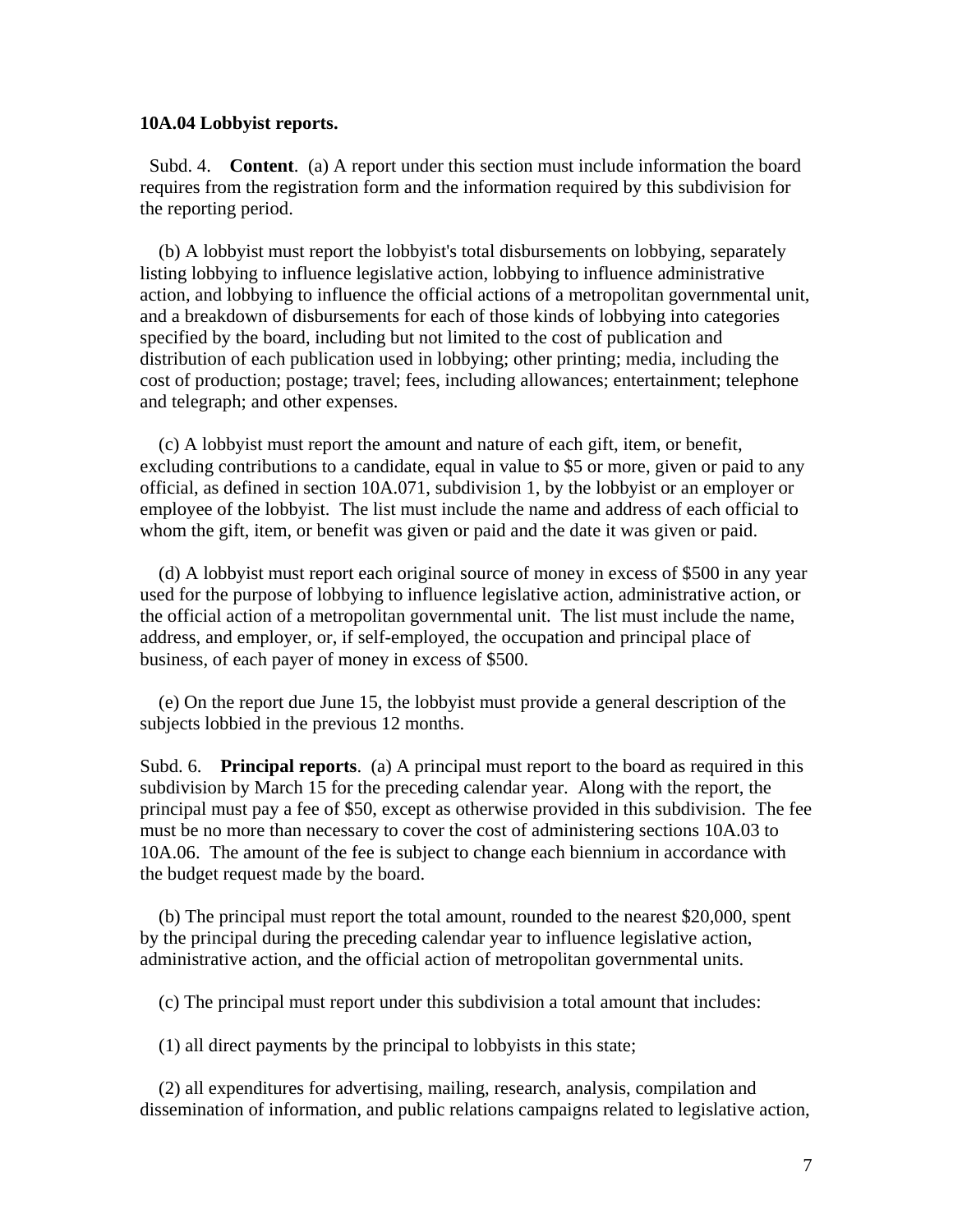administrative action, or the official action of metropolitan governmental units in this state; and

 (3) all salaries and administrative expenses attributable to activities of the principal relating to efforts to influence legislative action, administrative action, or the official action of metropolitan governmental units in this state.

### **4511.0600 REPORTING DISBURSEMENTS**.

 Subpart 1. **Determination of actual costs required**. To the extent that actual costs of lobbying activities can be obtained or calculated by reasonable means, those actual costs must be determined, recorded, and used for reporting purposes.

 Subp. 2. **Approximation of costs**. If the actual cost of a lobbying activity cannot be obtained or calculated through reasonable means, those costs must be reasonably approximated.

 Subp. 3. **Disbursements allocated between multiple entities**. A disbursement for lobbying purposes that benefits more than one entity for which a lobbyist is separately registered must be allocated between the entities benefited on a reasonable basis and reported based on that allocation.

 Subp. 4. **Disbursements which are only partially in support of lobbying**. A disbursement that is partially in support of lobbying and partially for a nonlobbying purpose must be allocated on a reasonable basis between the two purposes and the portion which is for lobbying activities must be reported.

 Subp. 5. **Specific disbursement categories**. Disbursements must be reported based on the categories in items A to I.

 A. "Lobbying materials" includes the cost of production, purchase, or other acquisition of materials that directly support lobbying.

 B. "Media costs" includes the cost of media space or time used for lobbying activities. The cost of preparation of materials for use in the media is reported in the lobbying materials category.

 C. "Telephone and communications" includes costs for local and long-distance telephone services, electronic mail, pagers, cellular telephones, facsimile distribution services, telegraph, and other communications services.

 D. "Postage and distribution" includes costs of postage from the United States Postal Service as well as other distribution costs associated with lobbying activities.

 E. "Fees and allowances" includes fees for consulting or other services as well as expenses associated with those services.